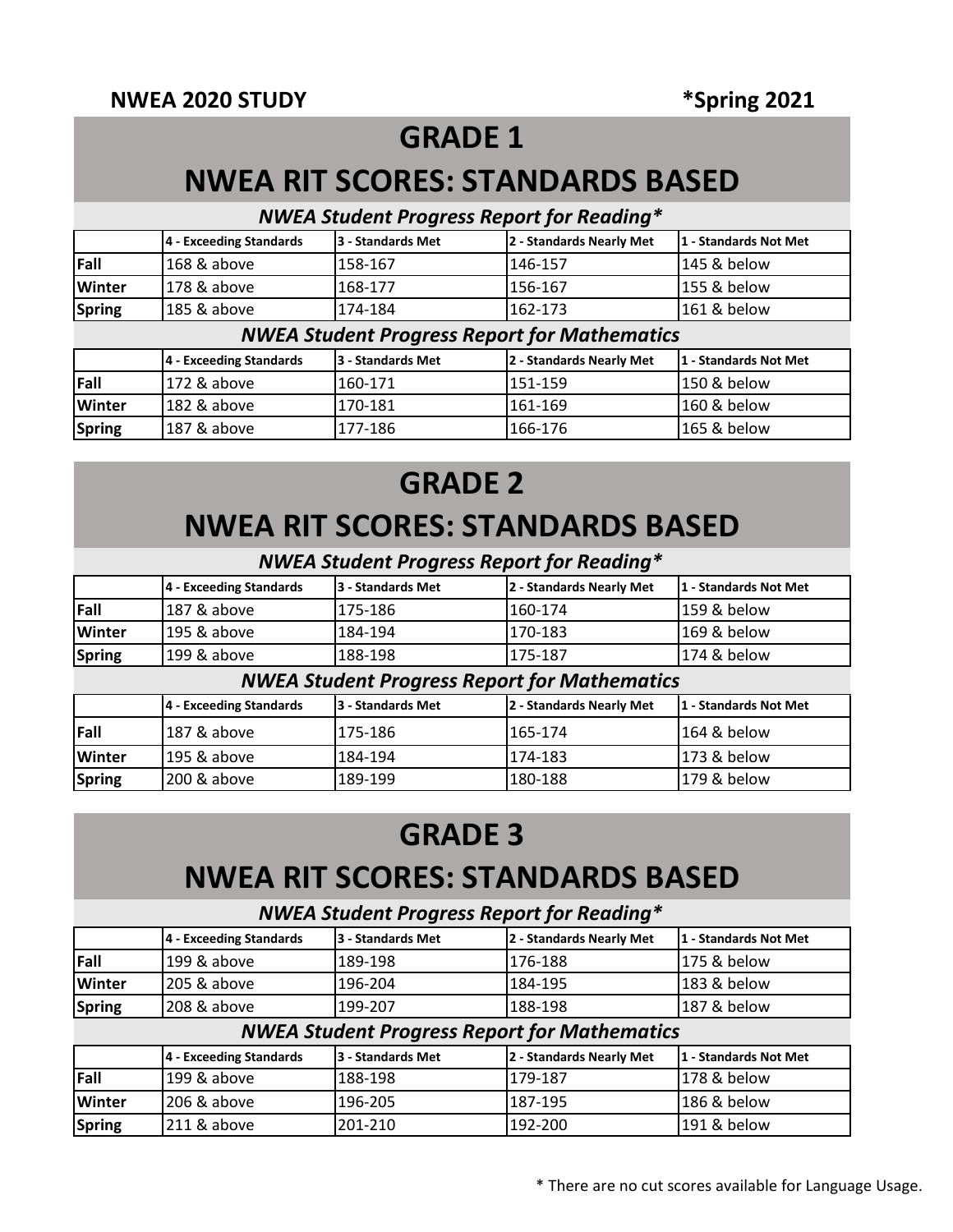# **GRADE 4**

## **NWEA RIT SCORES: STANDARDS BASED**

### *NWEA Student Progress Report for Reading\**

|               | 4 - Exceeding Standards | 3 - Standards Met | 2 - Standards Nearly Met | 1 - Standards Not Met |
|---------------|-------------------------|-------------------|--------------------------|-----------------------|
| Fall          | 207 & above             | 198-206           | 188-197                  | 187 & below           |
| <b>Winter</b> | 1212 & above            | 204-211           | 194-203                  | 193 & below           |
| <b>Spring</b> | 214 & above             | 206-213           | 1197-205                 | 196 & below           |

### *NWEA Student Progress Report for Mathematics*

|               | 4 - Exceeding Standards | <b>3 - Standards Met</b> | 12 - Standards Nearly Met | 11 - Standards Not Met |
|---------------|-------------------------|--------------------------|---------------------------|------------------------|
| Fall          | 212 & above             | 202-211                  | 188-201                   | 187 & below            |
| <b>Winter</b> | $1219$ & above          | 209-218                  | 194-208                   | 193 & below            |
| Spring        | $ 223 \& above$         | 213-222                  | 199-212                   | 198 & below            |

# **GRADE 5 NWEA RIT SCORES: STANDARDS BASED**

### *NWEA Student Progress Report for Reading\**

|                                                            | 4 - Exceeding Standards | 3 - Standards Met | 2 - Standards Nearly Met                            | 1 - Standards Not Met |  |  |
|------------------------------------------------------------|-------------------------|-------------------|-----------------------------------------------------|-----------------------|--|--|
| Fall                                                       | 216 & above             | 204-215           | 194-203                                             | 193 & below           |  |  |
| Winter                                                     | 220 & above             | 209-219           | 200-208                                             | 199 & below           |  |  |
| <b>Spring</b>                                              | 221 & above             | 211-220           | 202-210                                             | 201 & below           |  |  |
|                                                            |                         |                   | <b>NWEA Student Progress Report for Mathematics</b> |                       |  |  |
|                                                            | 4 - Exceeding Standards | 3 - Standards Met | 2 - Standards Nearly Met                            | 1 - Standards Not Met |  |  |
| Fall                                                       | 222 & above             | 214-221           | 201-213                                             | 200 & below           |  |  |
| Winter<br>228 & above<br>207-219<br>206 & below<br>220-227 |                         |                   |                                                     |                       |  |  |
| <b>Spring</b>                                              | 232 & above             | 224-231           | 211-223                                             | 210 & below           |  |  |

# **GRADE 6**

# **NWEA RIT SCORES: STANDARDS BASED**

### *NWEA Student Progress Report for Reading\**

|               | 4 - Exceeding Standards | 13 - Standards Met | 2 - Standards Nearly Met | l 1 - Standards Not Met |
|---------------|-------------------------|--------------------|--------------------------|-------------------------|
| <b>IFall</b>  | 225 & above             | 211-224            | 1197-210                 | 196 & below             |
| <b>Winter</b> | $1227$ & above          | 214-226            | 1202-213                 | 1201 & below            |
| Spring        | 1228 & above            | 216-227            | 204-215                  | 203 & below             |

### *NWEA Student Progress Report for Mathematics*

|               | 4 - Exceeding Standards | 13 - Standards Met | 2 - Standards Nearly Met | 11 - Standards Not Met |
|---------------|-------------------------|--------------------|--------------------------|------------------------|
| <b>IFall</b>  | 228 & above             | 218-227            | 206-217                  | 205 & below            |
| <b>Winter</b> | $ 233 \& above$         | 223-232            | 211-222                  | 210 & below            |
| Spring        | 236 & above             | 226-235            | 214-225                  | 213 & below            |